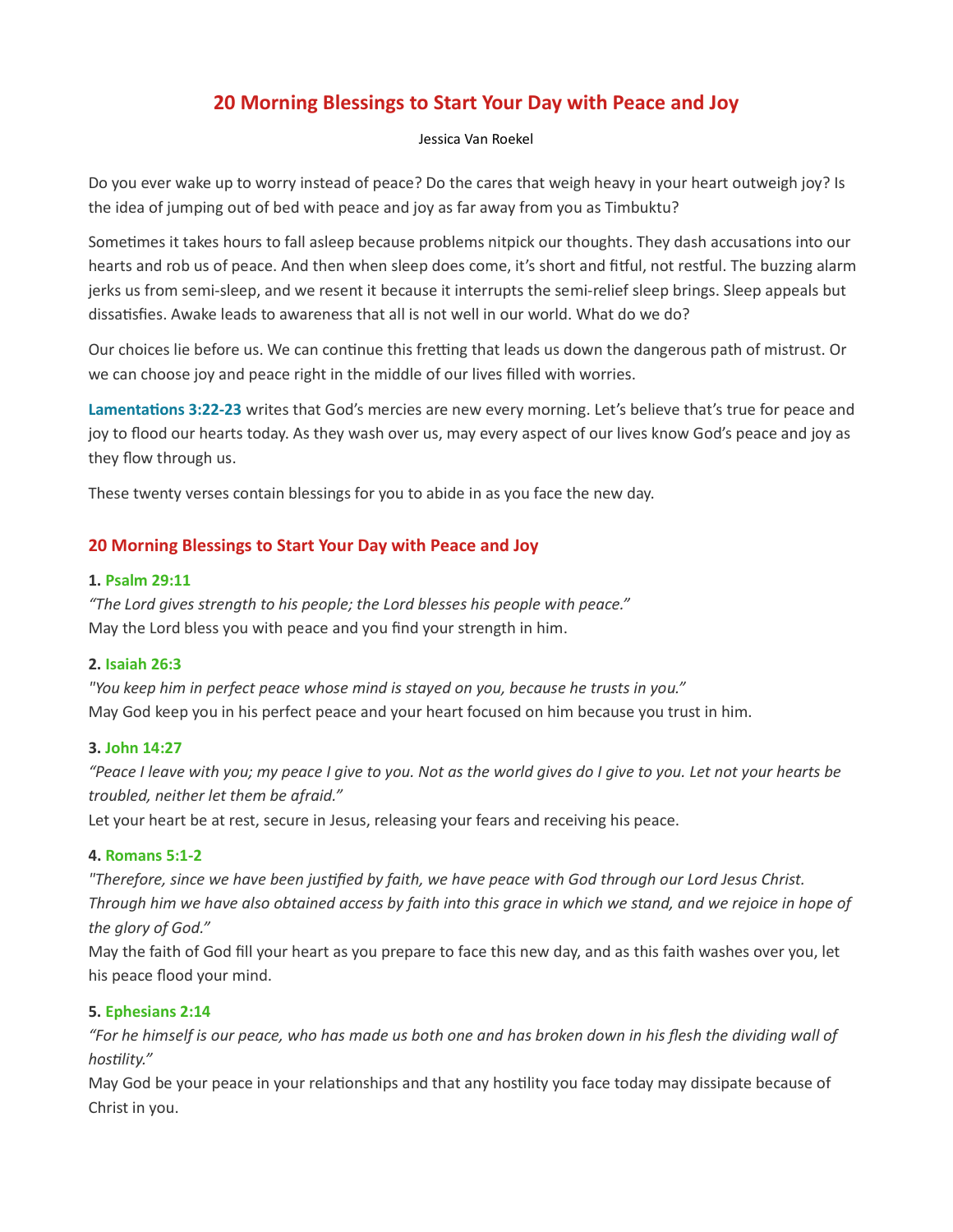## 6. 2 Thessalonians 3:16

"Now may the Lord of peace himself give you peace at all times in every way. The Lord be with you all." Let God's peace guide every moment today as you make your way to work or about your duties. Let his peace go before you and be in you.

## 7. Psalm 122:6-9

"Pray for the peace of Jerusalem! May they be secure who love you! Peace be within your walls and security within your towers. For my brothers and companions' sake I will say, "Peace be within you." For the sake of the house of the Lord our God, I will seek your good."

May God's peace be your security and may you seek the good of others.

#### 8. Numbers 6:24-26

"The Lord bless you and keep you; the Lord make his face to shine upon you and be gracious to you; the Lord lift up his countenance upon you and give you peace."

May the Lord's gaze fill you with light and let his peace shine through you.

# 9. Philippians 4:7

"And the peace of God, which surpasses all understanding, will guard your hearts and your minds in Christ Jesus."

As you go through your day, may you take all your questions to the one who knows all the answers. Let his peace reign in your mind.

#### 10. 1 Peter 3:11

"Let him turn away from evil and do good; let him seek peace and pursue it." May you pursue peace as you seek to do good.

#### 11. Psalm 16:11

"You make known to me the path of life; in your presence there is fullness of joy; at your right hand are pleasures forevermore."

May you know the fullness of joy as you walk in God's ways.

# 12. Psalm 90:14

"Satisfy us in the morning with your steadfast love, that we may rejoice and be glad all our days." May you overflow with joy because of God's everlasting love within you.

#### 13. John 15:10-11

"If you keep my commandments, you will abide in my love, just as I have kept my Father's commandments and abide in his love. These things I have spoken to you, that my joy may be in you, and that your joy may be full." May you abide in Jesus today and know the joy that is found in him.

#### 14. John 16:22

"So also you have sorrow now, but I will see you again, and your hearts will rejoice, and no one will take your joy from you."

May your sorrow give way to joy as you trust in the Lord.

## 15. 1 Peter 1:8

"Though you have not seen him, you love him. Though you do not now see him, you believe in him and rejoice